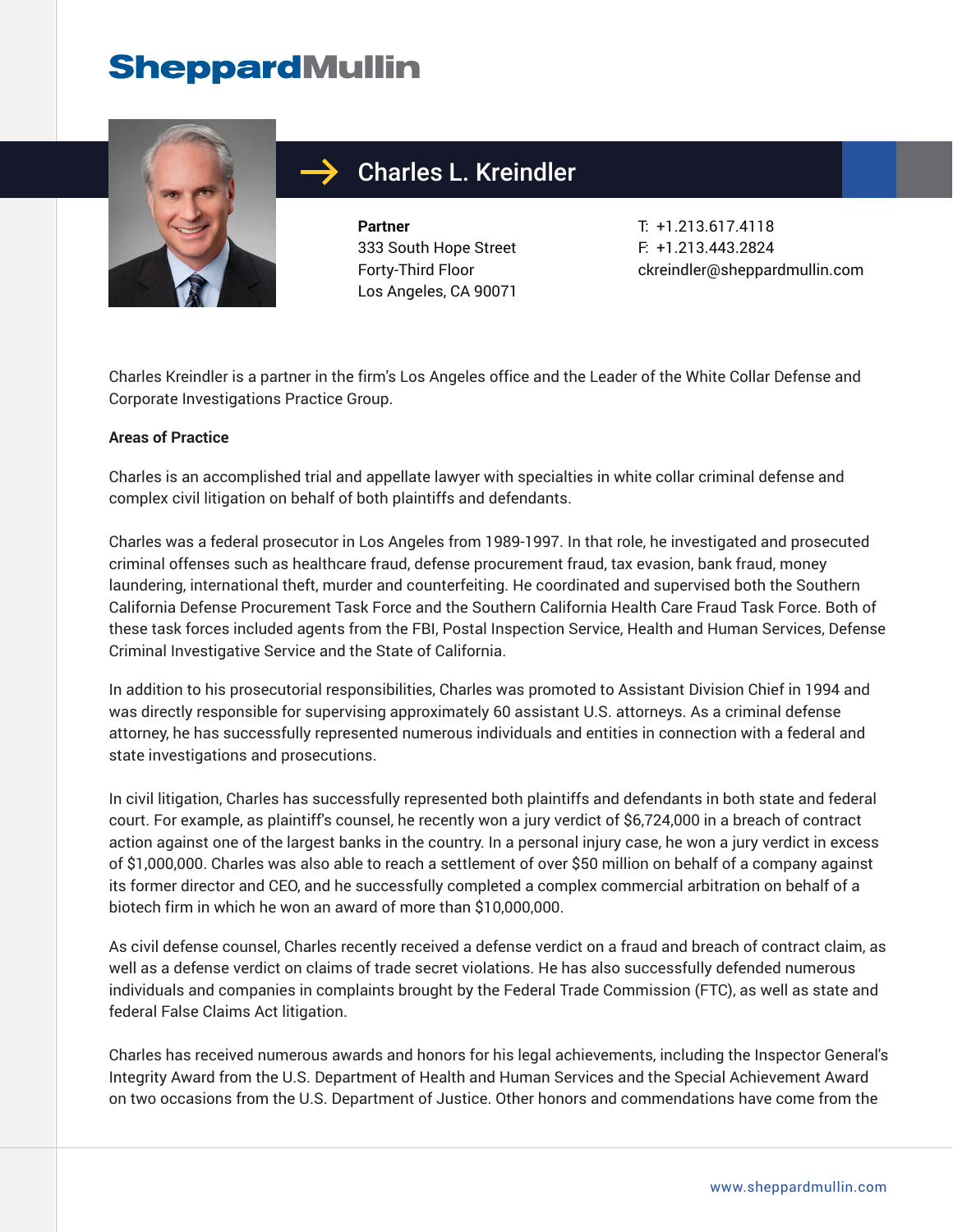Federal Bureau of Investigation, the U.S. Postal Service, the U.S. Air Force, the Defense Criminal Investigative Service and the Immigration and Naturalization Service.

### **Honors**

- Best Lawyer in America, *Best Lawyers*, 2011-2022
- White Collar Criminal Defense, *Legal 500*, 2016-2019
- Leading Lawyer, *Chambers USA*, 2015-2022
- Southern California Super Lawyer, *Super Lawyers*, 2009-2022

### Articles

■ Government oversight in the age of Covid-19 *Off the Shelf Podcast*, 08.05.2020

#### **Cannabis Law Blog**

- "Online Cannabis Marketplace Businessmen Convicted of Conspiracy to Commit Bank Fraud," March 26, 2021
- "Bank Fraud Trial Highlights White Collar Enforcement Risks for Cannabis Industry," March 11, 2021

#### **Government Contracts, Investigations & International Trade Blog Posts**

- "Supreme Court Limits SEC's Authority to Disgorge III-Gotten Gains in Civil Suits," June 24, 2020
- "Materiality Concerns For CARES Act Enforcement Cases," June 15, 2020
- "How to Prevent or Defend Against Business Crimes, including Trade Secrets and Human Trafficking," May 29, 2019
- "You Again?: Application of the First-to-File Bar Where Subsequent Actions Are Brought By the Same Relator," February 25, 2015
- "How Are Your Physicians Compensated? Stark Law + False Claims Act = Halifax Paying \$85 Million," May 20, 2014
- "Could You Be The "Beneficiary" Of The "Inadvertent" Submission Of A False Claim?," January 18, 2011
- "The Fourth Amendment Trumps Unbridled Government Searches Of Electronic Data (And What Companies Should Know To Protect Their Interests)," March 19, 2010

#### **Healthcare Law Blog Posts**

- "Tips for the Unwary: Precautions Against Liability for Healthcare Businesses Receiving CARES Act Funds," June 2, 2020
- "Cloudy Skies Ahead for Providers? CMS' Release of Medicare Billing Data Combined with Physician Payment Sunshine Act Data May Boost Fraud Litigation," June 5, 2014
- "Potential Risks of Healthcare Joint Ventures Between Insurance Companies and Hospitals," May 21, 2014

#### **Lain American Law Blog Posts**

■ "The New Anti-Money Laundering Act of 2020 and Potential Effects on Foreign Businesses and High Net Worth Individuals," March 12, 2021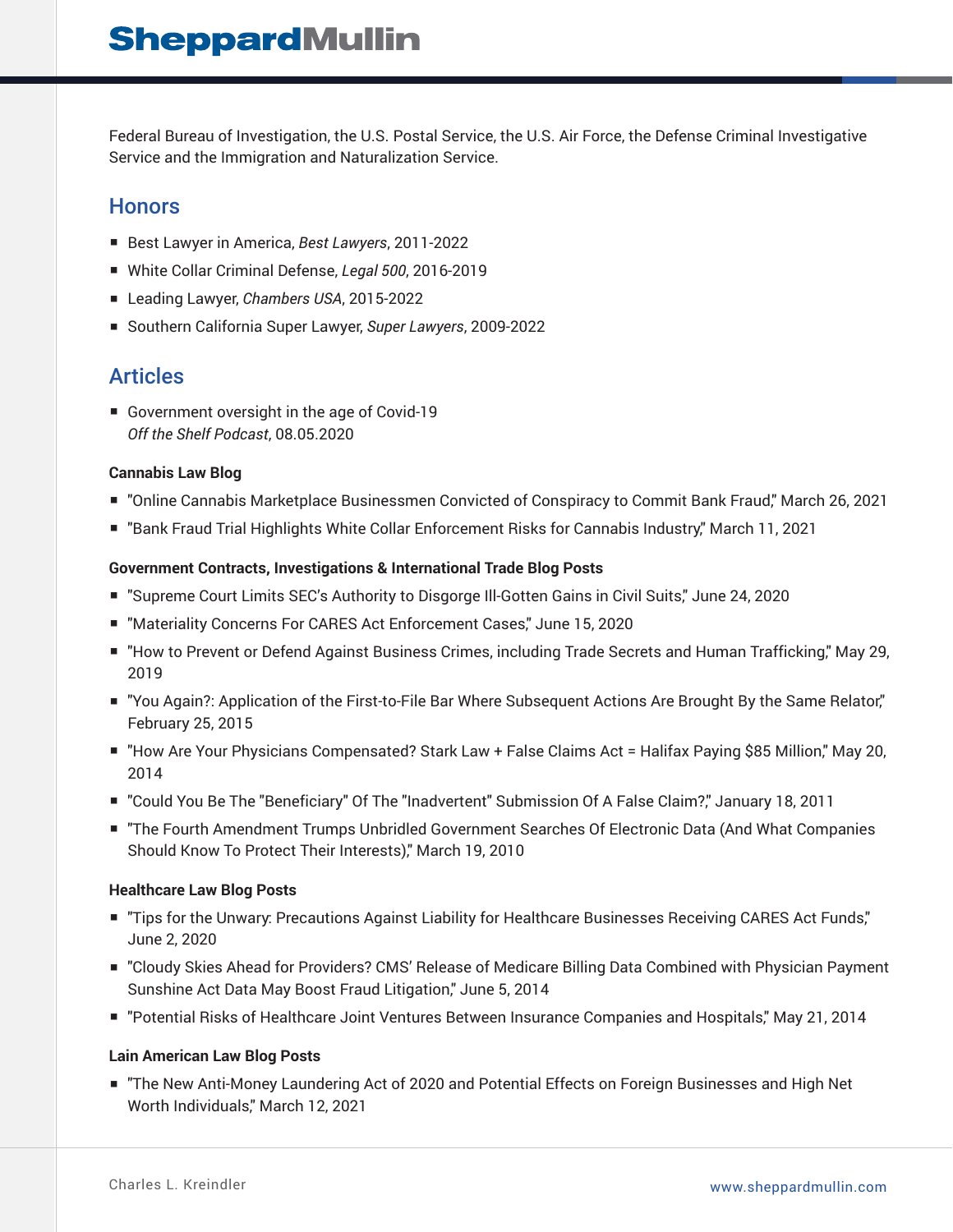#### **White Collar Defense Blog Posts**

■ "Got Pot? The Feds Try to Make Mortgagee Banks Liable Under the Crack House Statute," January 19, 2012

### Media Mentions

Q&A With Sheppard Mullin's Chuck Kreindler *Law360*, 04.22.2013

Sheppard Mullin Signs Six from Mayer Brown *The Recorder*, 01.05.2009

### Events

CARES Act Oversight & Enforcement First Target: Organized Crime/Fraudsters. Next: Legitimate Businesses. Make Sure It's Not You! Webinar, 05.14.2020

After the Sessions Memo: Charging & Sentencing Decisions in the Central District of California Presented by The American Bar Association White Collar Crime Committee 10.24.2017

National False Claims Act and Qui Tam Trial Institute Hosted by the American Bar Association Ritz Carlton Denver, CO, 06.03.2015

### Podcasts & Webinars

Nota Bene Episode 83: Fraud Enforcement and Policing COVID Relief: What Businesses Need to Know with Chuck Kreindler 05.27.2020

CARES Act Oversight & Enforcement 05.14.2020

Nota Bene Episode 37: How to Prevent or Defend Against Business Crimes with Chuck Kreindler 05.22.2019

### **Practices**

White Collar Defense and Corporate Investigations Litigation Government Contracts, Investigations & International Trade Foreign Corrupt Practices Act (FCPA) **Healthcare**